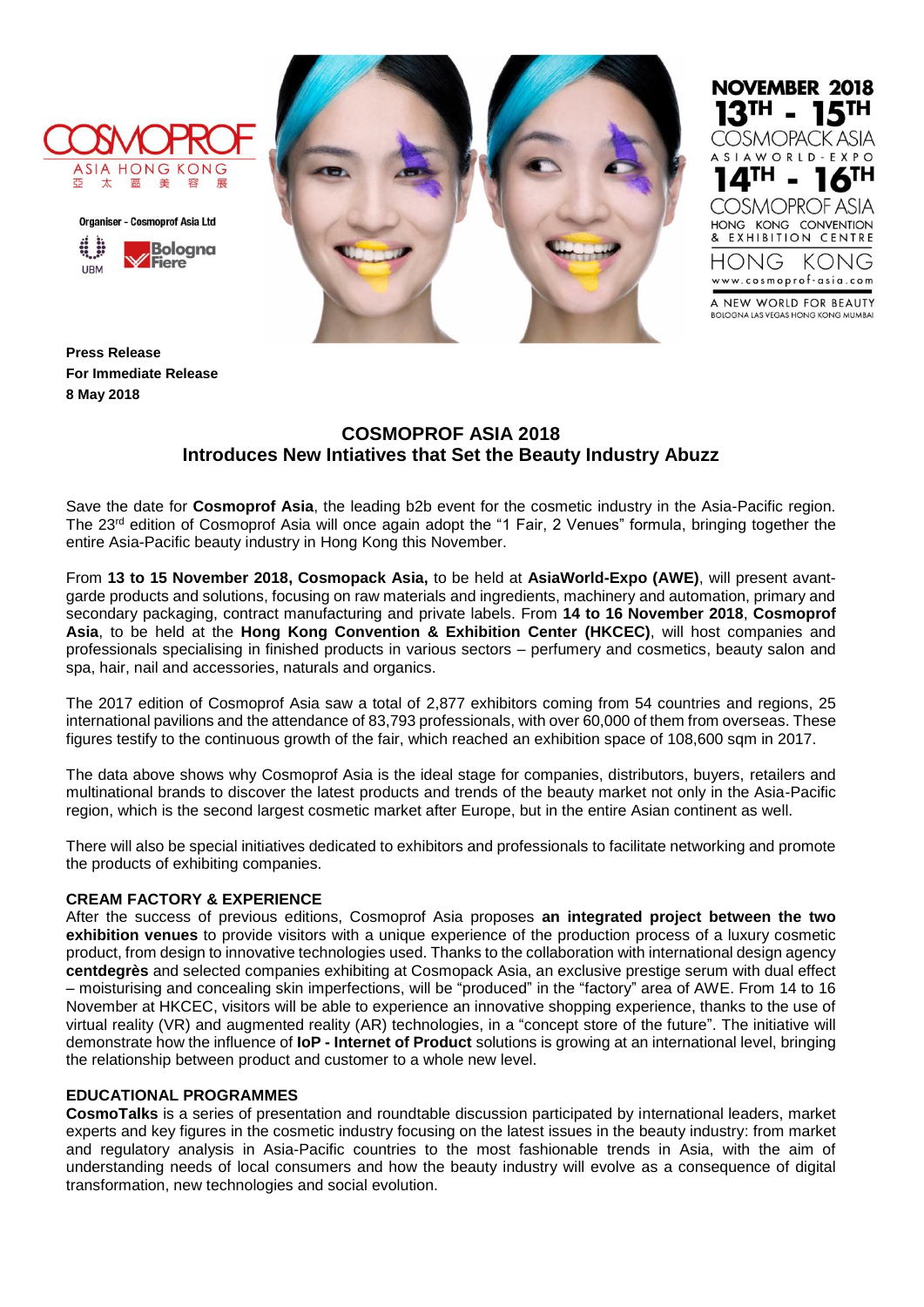

**CosmoForum**, an area in Hall 3G, HKCEC, will host the **Spa Conference** and **Natural & Organic Symposium**, in addition to thematic seminars by trade organisations and experts.

Meanwhile, shows and live demos are scheduled for **Cosmoprof Onstage**, to be held at Hall 5C of HKCEC, giving visitors a preview of new make-up techniques, nail trends, as well as the most innovative beauty treatments and product designs.

### **ON HAIR EVENT**

**ON HAIR**, a highlight in Cosmoprof Asia dedicated to the hair sector, will feature live demonstrations and shows at Cosmoprof Onstage, Hall 5C, HKCEC. The event is made possible through the collaboration with AHMA – Asia Hair Masters Association, Hong Kong, which will host the **Hong Kong Hair and Styling Arts Festival 2018** on 14 and 15 November comprising hair contest, awards ceremony and industrial summit. This much-anticipated event is expected to see the participation of 200 contestants and close to 1,000 audience at the award ceremony and hair show.

## **INDUSTRY RECOGNISED AWARDS**

**Cosmoprof Awards Asia** and **Cosmopack Awards Asia**, curated in partnership with **Beautystreams**, recognise the best company in each venue for their ourstanding product, based on criteria like brand awareness, formulation, packaging , design and technologies. Two specialised juries comprising journalists, influencers, designers, researchers, brands, retailers and professionals in the beauty sector, will select the best products and solutions from exhibiting companies.

### **INTERNATIONAL BUYER PROGRAMME – 12th EDITION**

Apart from the exciting programmes mentioned above, the organiser strives to continuously bring in quality buyers from potential markets via the International Buver Programme. Running on its 12<sup>th</sup> consecutive year, this programme is a special initiative to promote b2b meetings between companies and international buyers. Buyers and distributors from specific international markets will be invited for business meetings with exhibitors at both fairgrounds, providing a unique opportunity to evaluate and develop projects in key markets yet to be explored.

For further information, visit [www.cosmoprof-asia.com.](http://www.cosmoprof-asia.com/) Online visiting pre-registration now opens: [www.cosmoprof-asia.com/en-us/VISITING/Pre-registration](http://www.cosmoprof-asia.com/en-us/VISITING/Pre-registration)



| <b>MEDIA CONTACT</b>                                          | <b>ASIA: UBM Asia Ltd</b>                                                                   |                                                                     | <b>WORLDWIDE: BolognaFiere Cosmoprof Spa</b>                           |                                                                            |  |
|---------------------------------------------------------------|---------------------------------------------------------------------------------------------|---------------------------------------------------------------------|------------------------------------------------------------------------|----------------------------------------------------------------------------|--|
| <b>Organiser - Cosmoprof Asia Ltd</b><br>i:<br><b>Bologna</b> | Ms Amy Ng<br>$P: +852.2516.1659$<br>amy.ng@ubm.com                                          | <b>Ms Janice Poon</b><br>$P: +852.2516.2117$<br>janice.poon@ubm.com | Mr Paolo Landi<br>$P: +39.02.45.47.08.320$<br>paolo.landi@cosmoprof.it | Ms Arianna Rizzi<br>$P: +39.02.45.47.08.253$<br>arianna.rizzi@cosmoprof.it |  |
| <b>FOLLOW US</b>                                              | www.cosmoprof-asia.com   Facebook   Twitter   LinkedIn   Youtube   Instagram   Weibo   Blog |                                                                     |                                                                        |                                                                            |  |